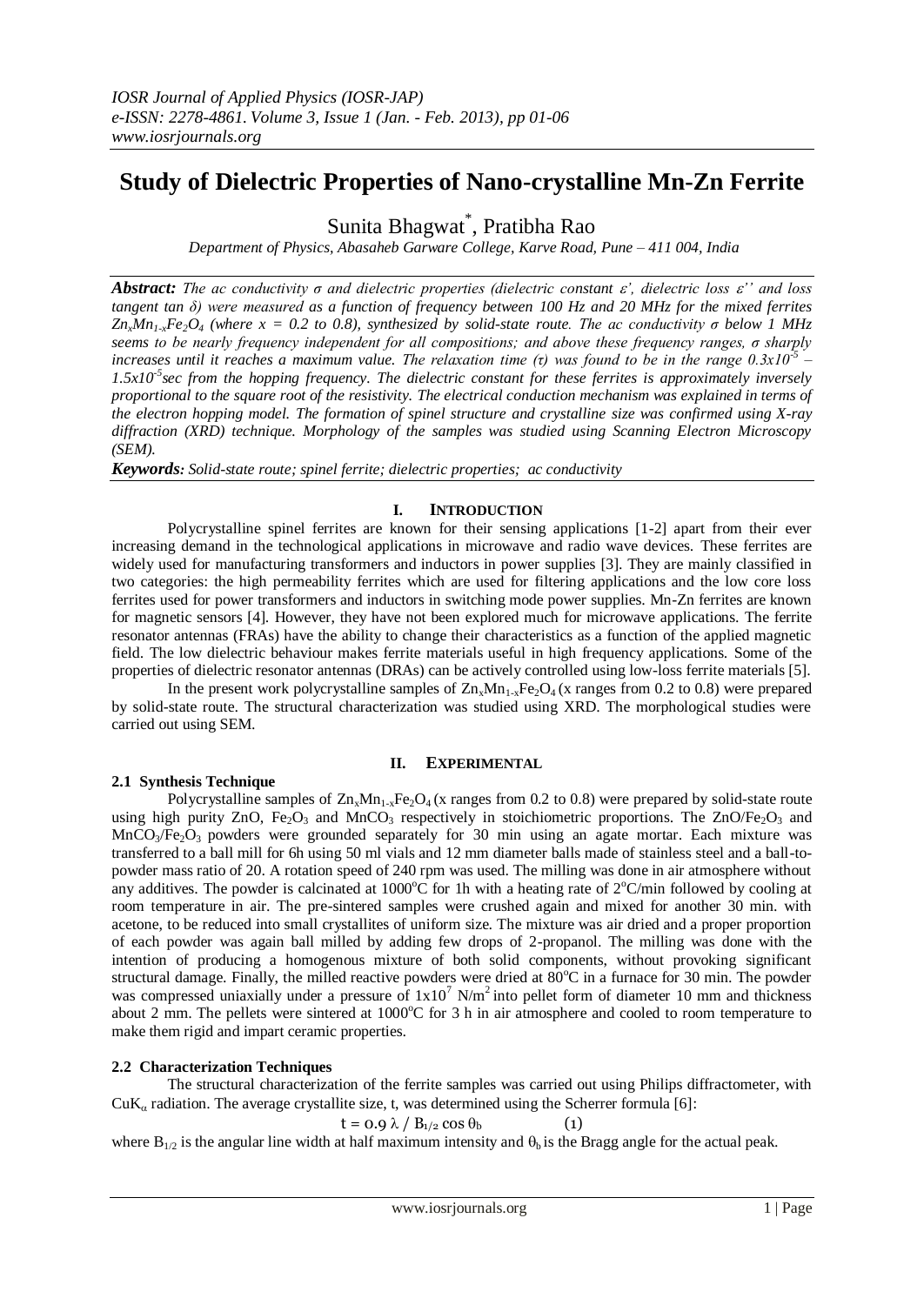Dielectric measurements were carried out at room temperature using 4192A impedance analyzer over a wide range of frequency from 100 Hz up to 20 MHz. The dielectric constant  $\varepsilon$ ' were calculated using the formula:

$$
\varepsilon' = C d / \varepsilon_0 A \tag{2}
$$

where  $\varepsilon_0$  the permittivity of the free space, C is the capacitance, d the thickness and A the cross-sectional area of the pellet.

The dielectric loss factor  $\varepsilon$ " has been calculated from the relation:

$$
\varepsilon'' = \varepsilon' \tan \delta \tag{3}
$$

where tan  $\delta$  is the loss tangent.

The ac conductivity  $\sigma$  of the sample was determined from dielectric parameters using the relation  $\sigma_{\text{ac}} = \omega \varepsilon_0 \varepsilon$ " (4)

where  $\omega$  is the angular frequency.

### **III. RESULTS AND DISCUSSION**

#### **3.1 X-ray diffraction Studies**

Fig.1 shows the typical X-ray diffraction pattern for  $Zn_xMn_{1-x}Fe_2O_4$  compact disk sintered at 1000°C in air for 3 h. The XRD pattern exhibits all the peaks indicative of single phase spinel crystal structure. The nonoccurrence of the other phases suggests there is no solubility limit to  $\overline{Zn}^{2+}$  ions in the manganese ferrite spinel lattice. It is known that the degree of replacement of the host cations by the other ions in the host lattice depends on the cation radius of the substituent [7]. The crystallite size of all the samples was calculated using the Scherrer formula and it was found to be between 40 and 50 nm.



Figure 1: Typical XRD pattern of  $\text{Zn}_{x}\text{Mn}_{1-x}\text{Fe}_2\text{O}_4$ 

### **3.2 Dielectric Constant Behaviour**

The dielectric behaviour of ferrite nanoparticles are influenced mainly by the synthesis technique, grain size, cation distribution etc [8]. The behavior of both  $\varepsilon'$ ,  $\varepsilon''$  and  $\sigma$  at RT versus frequency are shown in Fig.2 (ae). The general trend for all composition is that  $\varepsilon'$  and  $\varepsilon''$  decrease with increasing frequency. The decrease in dielectric constant with increasing frequency is attributed to the fact that electron exchange between  $Fe<sup>2+</sup>$  and  $Fe<sup>3+</sup>$  ions cannot follow the change of the external applied field beyond certain frequency [9]. At lower frequencies the grain boundaries are more effective than grain electrical conduction. This behavior of a dielectric constant, with Zn ions substitution can be explained qualitatively on the basis of the mechanism of the polarization process in ferrite which is similar to that in the conduction process. The whole polarization in ferrites is mainly contributed by the space charge polarization, which is governed by the number of space charge carriers. The conductivity in the material and the hopping exchange of charges between two localized states governed by density of the localized state and resultant displacement of charges w.r.t. the external field. As the frequency increases ionic and orientation sources of polarizability decrease and finally disappear due to inertia of the molecules and ions. The high value of the dielectric constant in the present ferrite for  $x = 0.2$  may be attributed to space charge polarization [10]; or it could be due to an increase in crystallite size and morphologically clean microstructure as seen in Fig. 3(a).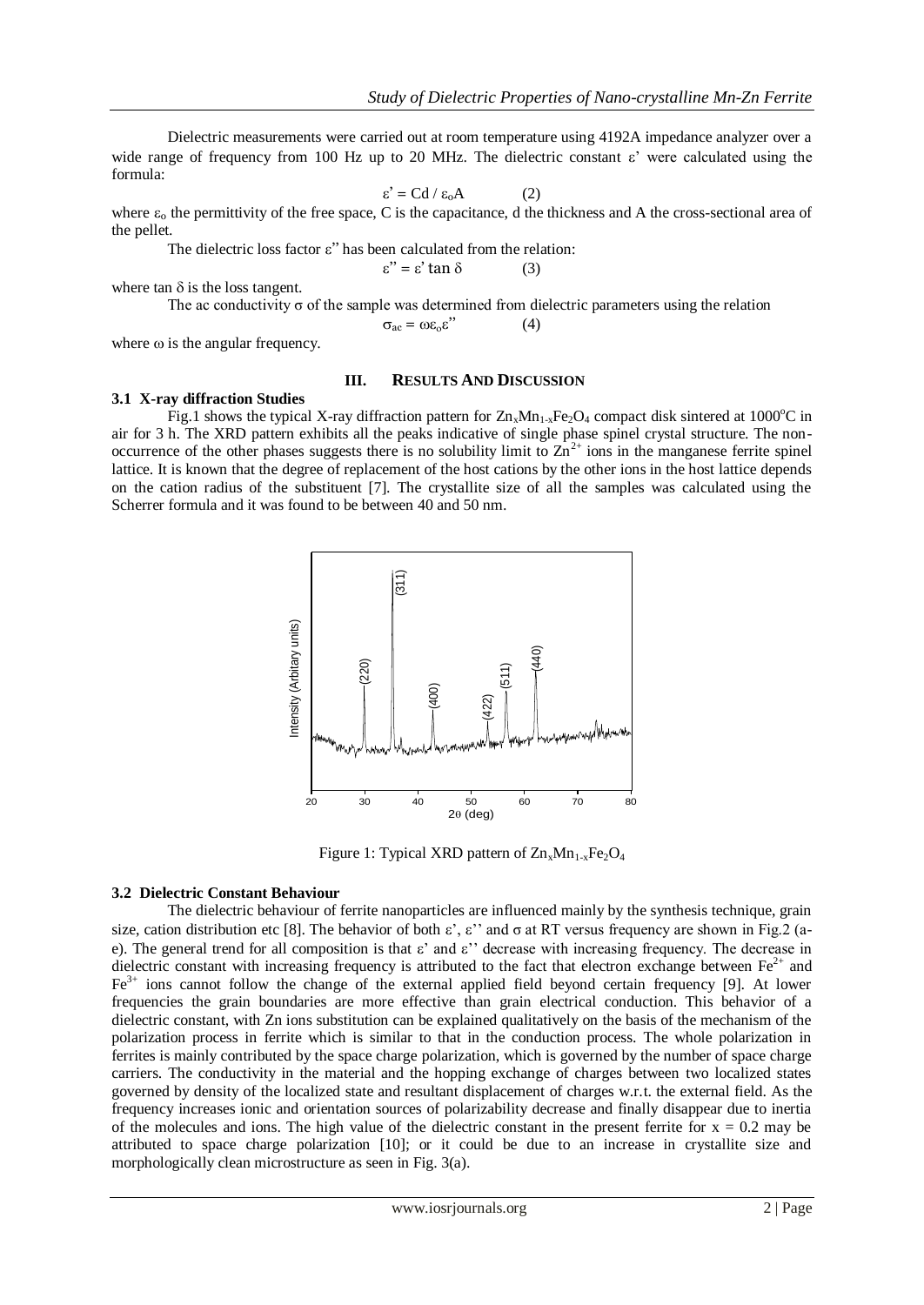An examination of Table I reveals that the values of dielectric constant  $\varepsilon'$ , dielectric loss  $\varepsilon''$  and loss tangent tan  $\delta$  are maximum for  $x = 0.2$ . It also can be seen that among these mixed Mn–Zn ferrites, the one with the compositions  $Zn_{0.8}Mn_{0.2}Fe<sub>2</sub>O<sub>4</sub>$  exhibits the lowest dielectric constant, the lowest dielectric loss, the lowest loss tangent and the lowest electrical conductivity. This might be due the presence of macro-agglomerations containing very fine particles which can be clearly seen in Fig. 3(b).

From Table I it can be seen that the composition  $Zn_{0.2}Mn_{0.8}Fe<sub>3</sub>O<sub>4</sub>$  has the maximum dielectric constant (47.9). This high value can be explained as it has maximum number of ferrous ions whose exchange between  $Fe<sup>2+</sup>$  and  $Fe<sup>3+</sup>$  gives rise to maximum dielectric polarization, that could be due to the availability of ferrous ions on octahedral B - site. It is also pertinent to mention that the variation of electrical conductivity runs parallel to the variation in dielectric constant as shown in Fig.2. Thus, it is the number of ferrous ions on octahedral sites that play a dominant role in the processes of conduction as well as dielectric polarization. The electrical conduction mechanism can be explained by the electron hopping model of Heikes and Johnston [11]. One obtains local displacements of electrons in the direction of the applied electric field; these displacements determine the polarization of the ferrite.

| $\mathbf x$ | $\boldsymbol{\varepsilon}'$ | $\epsilon$ " | $\sigma$ [/ $\Omega$ -cm] | tanδ        | $\rho$ [ $\Omega$ -cm] | sqrt $(\rho)$ | $\epsilon$ '*sqrt( $\rho$ ) |
|-------------|-----------------------------|--------------|---------------------------|-------------|------------------------|---------------|-----------------------------|
| 0.2         | $4.79E + 01$                | $8.82E + 01$ | 5.04E-06                  | $.84E + 00$ | $1.98E + 05$           | 445.4354      | $2.13E + 04$                |
| 0.35        | $.27E + 01$                 | $1.06E + 01$ | 6.06E-07                  | 7.77E-01    | $1.65E + 06$           | 1284.174      | $1.63E + 04$                |
| 0.5         | $2.38E + 01$                | $1.86E + 01$ | 1.06E-06                  | 7.82E-01    | $9.41E + 0.5$          | 969.8687      | $2.31E + 04$                |
| 0.65        | $.07E + 01$                 | $4.14E + 00$ | 2.37E-07                  | 3.86E-01    | $4.23E + 06$           | 2055.508      | $2.20E + 04$                |
| 0.8         | $5.45E + 00$                | 3.59E-01     | 2.05E-08                  | 6.58E-02    | $4.88E + 07$           | 6986.689      | $3.81E + 04$                |

Table I. Dielectric data of  $Zn_xMn_{1-x}Fe_2O_4$  at 100 kHz

## **3.3 Dielectric Loss Factor**

All dielectric materials have two types of losses. One is a conduction loss, representing the flow of actual charges through the dielectric material. The other dielectric loss is due to the movement or rotation of the atoms in an alternating field. The dielectric loss factor  $\varepsilon$ " with variation in frequency is as shown in Fig.2. It is considered to be the most important part of the total core loss in ferrites. The dielectric loss pattern is seen to be similar to that of dielectric constant. This dielectric loss factor is attributed to domain wall resonance. At higher frequencies, losses are found to be low, if domain wall motion is inhibited and magnetization is forced to change by rotation. The dielectric loss obtained for the present nano-ferrites synthesized by solid-state method possess lower value for  $x = 0.8$  which makes this ferrite to be useful in the higher frequency applications like DRAs.

## **3.4 Dielectric Loss Tangent**

Fig. 2(f) shows the variation of the loss tangent tan  $\delta$  with frequency for the investigated composition. It is known that loss tangent tan  $\delta$  is defined as  $\varepsilon$ ''/ $\varepsilon$ '. The occurrence of peaks in the variation of loss tangent with frequency can observed when the hopping frequency of localized charge carriers is approximately equal to that of the externally applied electric field; i.e., resonance phenomena. From the Fig.2 (f) it can be seen that between  $x = 0$  and 0.8 tan $\delta$  shows a maximum at frequency between 10 and 50 kHz. Iwauchi [12] reported a strong correlation between the conduction mechanism and the dielectric behaviour of the ferrites. The conduction mechanism in n-type ferrites is considered as due to hopping of electrons between  $Fe^{2+}$  and  $Fe^{3+}$ resulting in local displacements which determines the polarization behaviour of the ferrites [13]. The condition for observing a maximum in tan  $\delta$  of a dielectric material is given by [14]:

where  $\tau$  is the relaxation time.

And  $\omega = 2\pi f_{\text{max}}$ , where  $f_{\text{max}}$  is proportional to the hopping probability p. The relaxation time  $\tau$  is related to the hopping probability per unit time, *p*, by an equation  $\tau = 1/2$  p or  $f_{\text{max}}$   $\alpha$  p. It was found to be in the range  $0.3x10^{-5} - 1.5x10^{-5}$  sec. A decrease of  $f_{\text{max}}$  with increasing zinc content indicates that the hopping probability per unit time decreases continuously except for  $x = 0.65$ .

 $ωτ ~1$  (4)

### **3.5 AC Conductivity**

The ac conductivity  $\sigma$  and dielectric properties ( $\varepsilon'$  and  $\varepsilon''$ ) as a function of frequency at RT for the above mentioned composition are shown in Fig.2 (a–e). It can be seen that below 1 MHz,  $\sigma$  seems to be nearly frequency independent for all compositions. Above these frequency ranges, σ sharply increases until it reaches a maximum value. The dispersion in  $\sigma$  with frequency has been explained by Koop's theorem [15] which suggested that the ferrite compact acts as multilayer capacitor. In this model, the ferrite grains and grain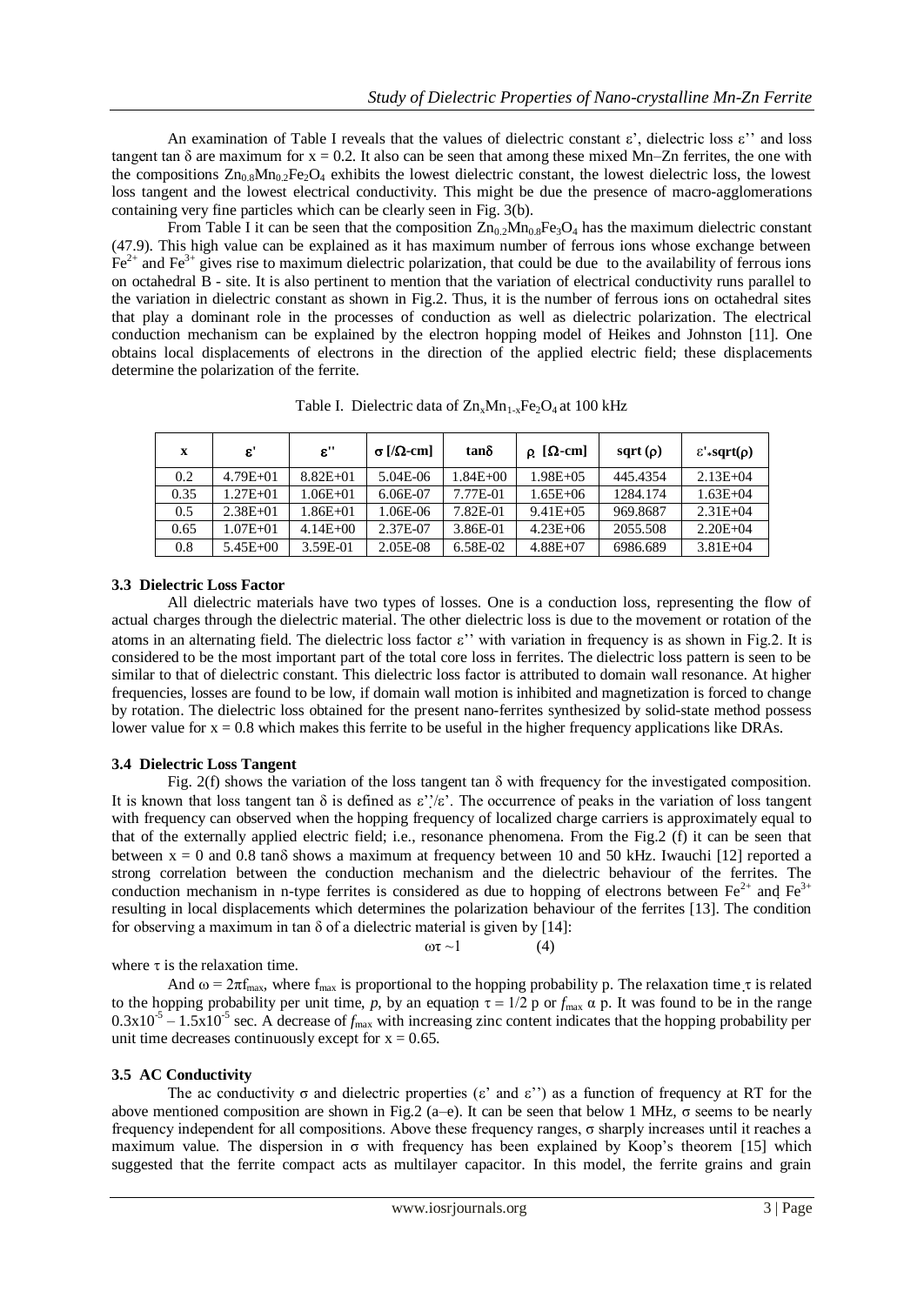

conductivity increases.

Figure 2: (a-e) plot of  $\varepsilon'$ ,  $\varepsilon'$  and  $\sigma$  vs. frequency and (f) tan  $\delta$  vs. frequency at room temperature



Figure 3: SEM micrographs of  $Zn_xMn_{1-x}Fe_2O_4$  samples for (a)  $x = 0.2$  and (b)  $x = 0.8$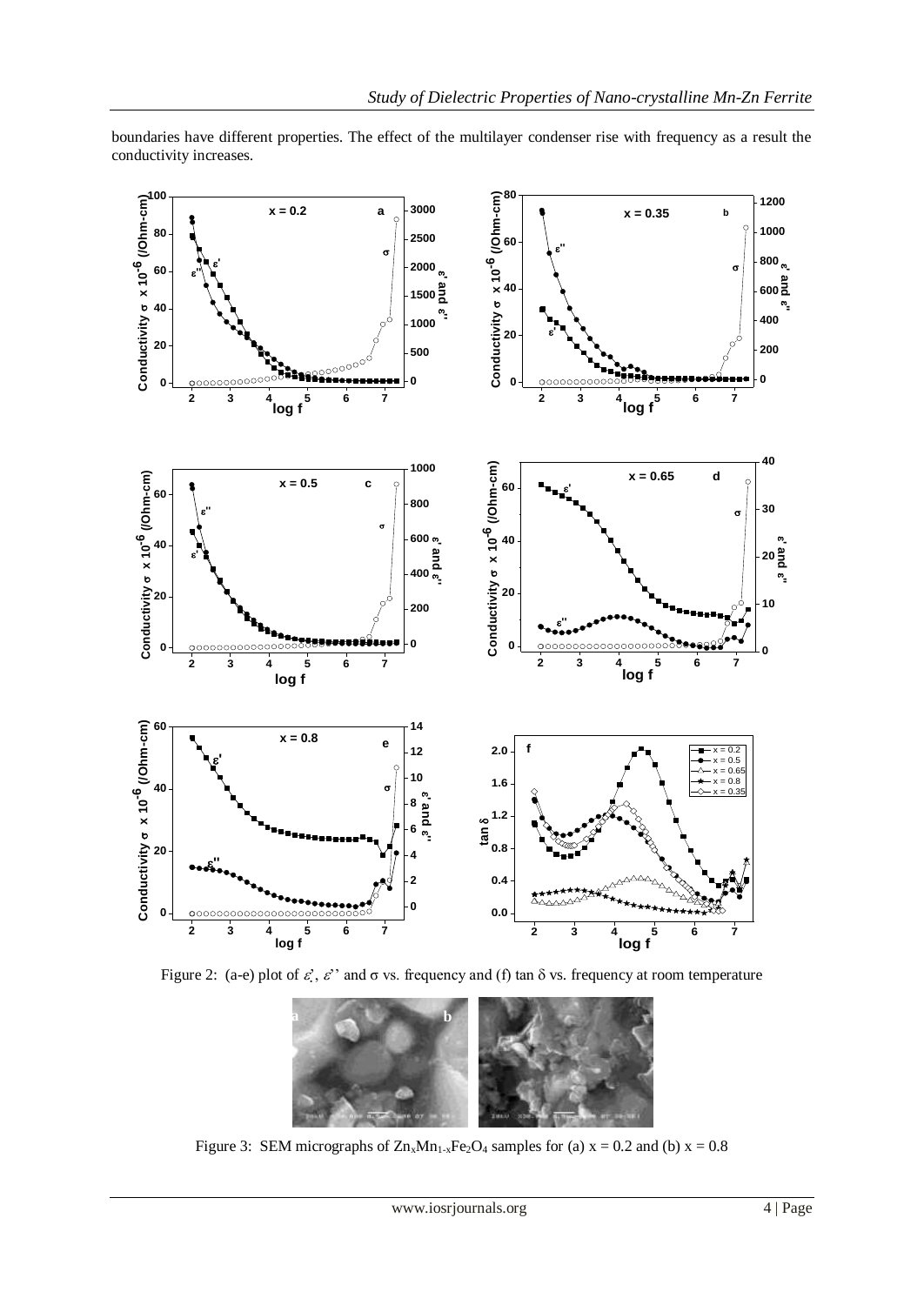#### **3.6 Relation Between the Dielectric Constant and the Resistivity**

The values of resistivity  $\rho$ ,  $\rho^{1/2}$  and  $\varepsilon' \ast \rho^{1/2}$  are shown in Table 1. It can be seen from the table that the  $\varepsilon'$ is roughly inversely proportional to the square root of resistivity and the product  $\varepsilon^* \phi^{1/2}$ remains nearly constant as shown in the Table 1. A similar relationship between  $\varepsilon'$  and  $\rho^{1/2}$  was found by Ravinder [16] for different ferrites. The dielectric losses in ferrites are generally reflected in the resistivity measurements, materials with low resistivity exhibiting high dielectric losses and vice versa [17]. Fig. 4 shows that the plot of dielectric constant  $\varepsilon$ ' vs. zinc content x is an inverse image of that of log of resistivity vs. zinc content. This is a confirmation of the correlation between dielectric constant and resistivity [13].



Figure 4: Plot of dielectric constant and resistivity vs Zn concentration

#### **IV. CONCLUSION**

The dielectric properties of Mn-Zn ferrites were investigated in this study and the results are summarized as follows:

- 1. The general trend for all composition is that  $\varepsilon'$  and  $\varepsilon''$  decrease with increasing frequency.
- 2. The value of the dielectric constant for the sample when  $x = 0.2$  is found to be high due to space charge polarization mechanism or could be due to morphologically clean grain structure.
- 3. The value of the dielectric constant for the sample when  $x = 0.8$  is found to be low which makes this ferrite to be useful in the higher frequency applications like DRAs.
- 4. The frequency dependence of dielectric loss tangent (tanδ) shows the existence of broad peaks at low frequency range.
- 5. The  $\varepsilon'$  is roughly inversely proportional to the square root of resistivity and the product  $\varepsilon \Box \rho^{1/2}$  remains nearly constant.

#### **ACKNOWLEDGEMENT**

Author (SMB) is thankful to University Grants Commission (UGC), New Delhi for providing financial assistance. Authors are grateful to Dr. Jyoti Jog and Mr. Chetan Chanmal, National Chemical Laboratory, Pune for providing the dielectric data of the samples.

#### **REFERENCES**

- [1] Y. Chen, J. E. Snyder, C. R. Schwichtenberg, K. W. Dennis, R. W. McCallum, D. C. Jiles, Metal bonded Co-ferrite for torque sensor applications, *IEEE Transactions on Magnetics, 35*, 1999, 3652-3654.
- [2] N. Iftimie, E. Rezlusu, P. D. Popa, N. Reslescu, Gas sensitivity of nano-crystalline nickel ferrite, *Journal of Optoelectronics and Aadvance Materials, 8*, 2006, 1016-1018.
- [3] M. Sugimoto, The past, present and future of ferrites, *Journal of American Ceramics Society, 82*, 1999, 269-280.
- [4] R. Lebourgeois, C. Coillot, Mn-Zn ferrites for magnetic sensor in space application, *Journal of Applied Physics, 103*, 2008, 07E510- 513.
- [5] P. B. A. Fechine, R. S. T. Moretzsohn, R. C. S. Costa, J. Derov, J. W. Stewart, A. J. Drehman, C. Junqueira, A. S. B. Sombra, Dielectric ferrite resonator antennas, *Microwave and Optical Technology Letters, 50*, 2008, 2852–2857.
- [6] H. P. Klug and L. E. Alexander, X-ray Diffraction Procedures for Polycrystalline and Amorphous Materials ( John Wiley, New York, 1974) 491.
- [7] D. J. Kim, Lattice parameters, ionic conductivities and solubility limits in fluorite-structure MO<sub>2</sub> oxide [M = Hf<sup>4+</sup>,  $\text{Ze}^{4+}$ ,  $\text{Ce}^{4+}$ , Th<sup>4+</sup>, U 4+] solid solutions, *Journal of American Ceramics Society, 72*, 1989, 1415-16.
- [8] H.M. Abdelmoneim, Dielectric properties of Ti<sub>x</sub>Li<sub>1-x</sub>La<sub>0.1</sub>Fe<sub>1.9</sub>O<sub>4</sub> ferrite thin films, *Indian Jornal of Pure and Appied. Physics*, 48, 2010, 562-570.
- [9] G. Ranga Mohan, D. Ravinder, A.V. Ramana Reddy and B.S. Boyanov, Dielectric properties of polycrystalline mixed nickel–zinc ferrites, *Materials Letters, 40*, 1999, 39-45.